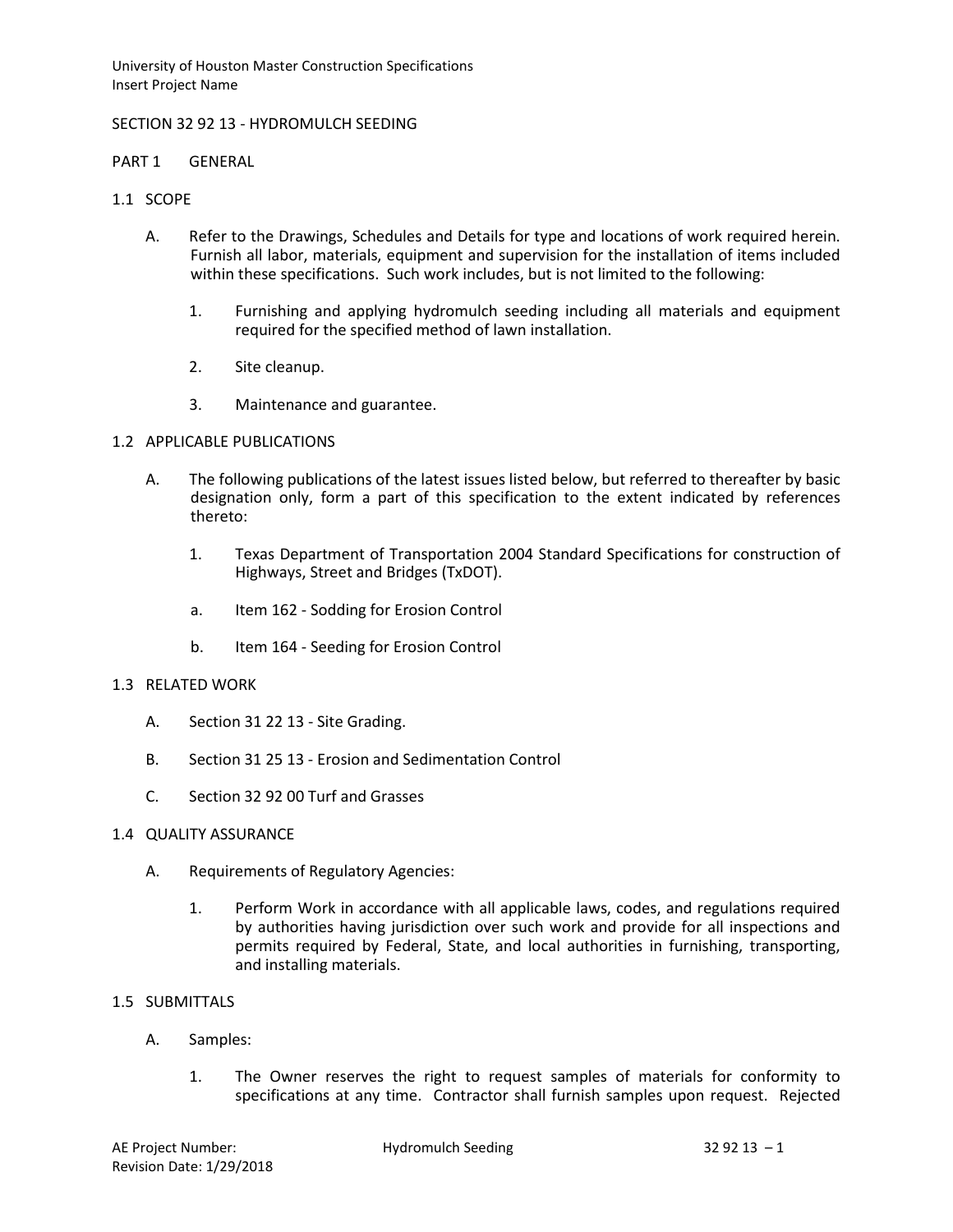materials shall be immediately removed from the site at Contractor's expense. Cost of replacement of materials not meeting the specifications shall be paid by Contractor.

- 2. Typical requests from the owner may include copies of manufacturers' literature, certifications, or laboratory analytical data for the following items:
- a. Fibre Mulch.
- b. Tank Mix Fertilizer.
- c. Top Dress Fertilizer.

## 1.6 SCHEDULE

- A. Submit a proposed work schedule to the Owner for approval at least fifteen (15) days prior to start of work under this Section. After approval, no modification shall be made to this schedule without written authorization by the Owner.
- B. In general, the work shall proceed as rapidly as the site becomes available, consistent with normal seasonal limitations for planting work.

## 1.7 PRODUCT DELIVERY, HANDLING AND STORAGE

- A. Furnish standard products in manufacturer's standard containers bearing original labels showing quantity, analysis and name of manufacturer.
- B. Submit written requests for inspections to the Engineer at least seven (7) days prior to anticipated inspection date.

#### PART 2 - MATERIALS

- 2.1 SEED
	- A. All seed used shall be labeled in accordance with U.S. Department of Agriculture Rules and Regulations under the Federal Seed Act in effect on the date of Invitation for Bids. All seed shall be furnished in sealed standard containers unless exception is granted in writing by the Engineer. Seed which has become wet, moldy, or otherwise damaged in transit or in storage will not be acceptable. The minimum percentage by weight or pure live seed in each lot of seed shall be as follows and seed shall be planted at the rate per acre indicated under pure live seed required per acre.

| Kind of Seed           | Minimum % Pure Live Seed | Pounds Pure Live Seed Required |
|------------------------|--------------------------|--------------------------------|
|                        | Required                 | Per Acre                       |
| Bermuda Grass          |                          |                                |
| K.R. Bluestem          |                          |                                |
| Bahiagrass (Pensacola) |                          |                                |

Note: % Pure Live Seed = (% Purity) X (% Germination)

- B. Weed seed shall not exceed ten (10%) of weight of the total of pure live seed and other material in the mixture. Johnson grass, nut grass, or other noxious weed seed will not be allowed.
- C. Source Quality Control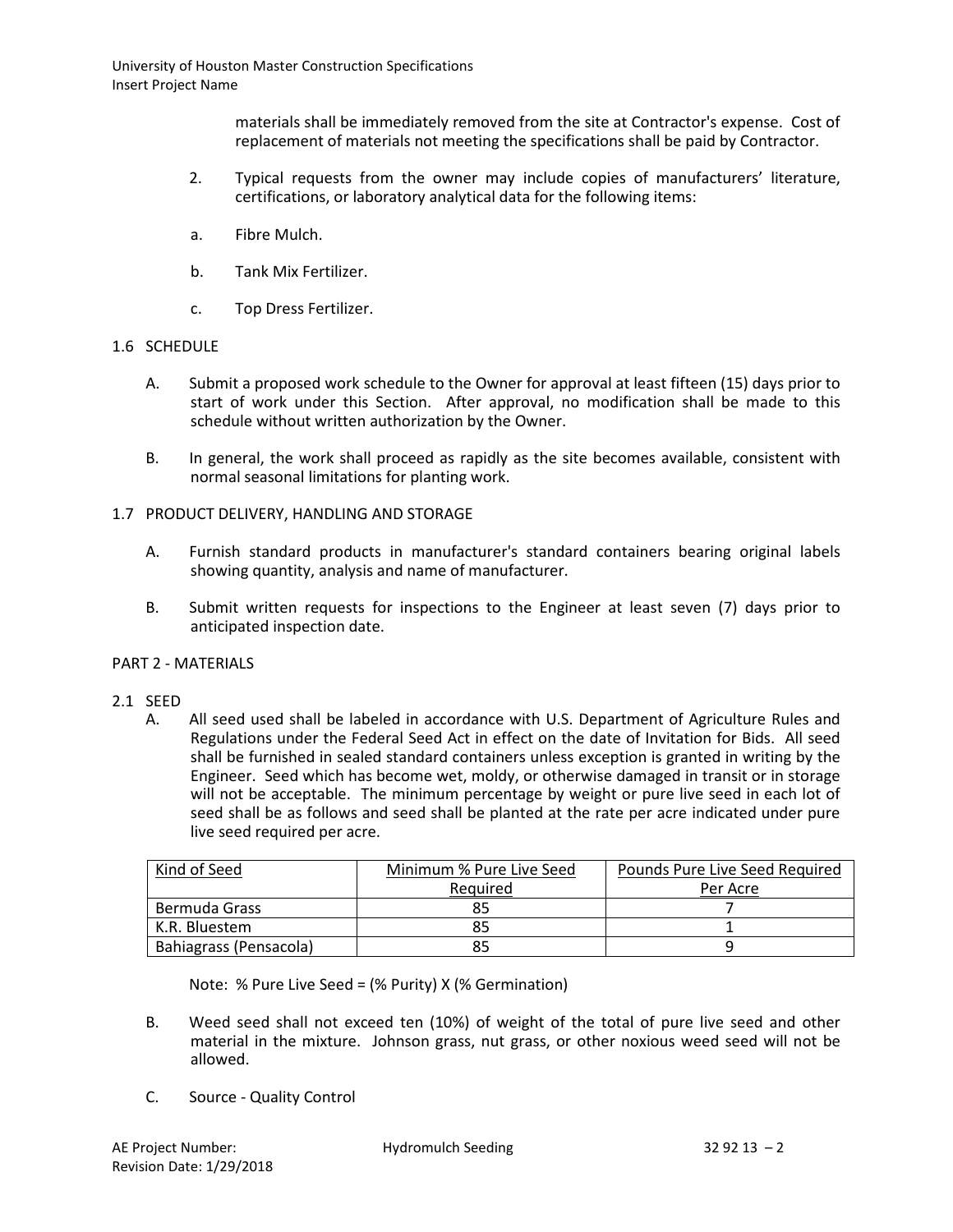1. Seed: The Contractor must follow the Federal Seed Act with respect to interstate commerce and transportation. Each lot of seed may be re-sampled and retested in accordance with latest Rules and Regulations under the Federal Seed Act at the discretion of the Owner. The seed retests will be conducted by a testing laboratory allowed by the State of Texas Department of Agriculture Seed Control Office. Material found to be below specified content levels will be at the contractor's responsibility to correct by removing and replanting and/or additional plantings.

## 2.2 FERTILIZER FOR TANK MIX

A. Shall be 13-13-13 grade, pelleted, uniform on composition, free-flowing, and suitable for application with approved equipment. The fertilizer shall be delivered to the site in bags or other convenient containers, each fully labeled, conforming to the applicable state fertilizer laws, and bearing the name or trademark and warrant of the producer.

## 2.3 WOOD CELLULOSE FIBER MULCH

A. Wood Cellulose fiber mulch, for use with the hydraulic application of grass seed and fertilizer, shall consist of specially prepared wood cellulose fiber. It shall be processed in such a manner that it will not contain germination of growth inhibiting factors. It shall be dyed a green color to allow visual metering of its application. The wood cellulose fibers shall have the property of becoming evenly dispersed and suspended when agitated in water. When sprayed uniformly on the surface of the soil, the fibers shall form a blotter-like groundcover which readily absorbs water and allows infiltration to the underlying soil. Weight specifications from suppliers for all applications shall refer only to air dry weight of the fiber, a standard equivalent to eighteen (18%) percent moisture. The mulch material shall be supplied in packages having a gross weight not in excess of 100 pounds and be marked by the manufacturer to show the dry weight content. Suppliers shall be prepared to certify that laboratory and field testing of their product has been accomplished and that meets all of the foregoing requirements.

## 2.4 WATER

- A. Water used for mixing or curing shall be reasonably clean and free of oil, salt, acid, alkali, sugar, vegetable matter or other substances injurious to the finished product.
- B. Water sources other than the local municipal domestic water supply must be approved by the Owner.
	- 1. If onsite reclaimed water sources are used, tanks and apprentices must be clearly marked with the words "non-potable" water.

# 2.5 SLURRY MIX COMPONENTS PER ACRE

- A. Wood Cellulose Fiber Mulch = 2,000 pounds
- B. Grass Seed = (as specified)
- C. Fertilizer (13-13-13) = 800 pounds
- 2.6 TOP DRESS FERTILIZER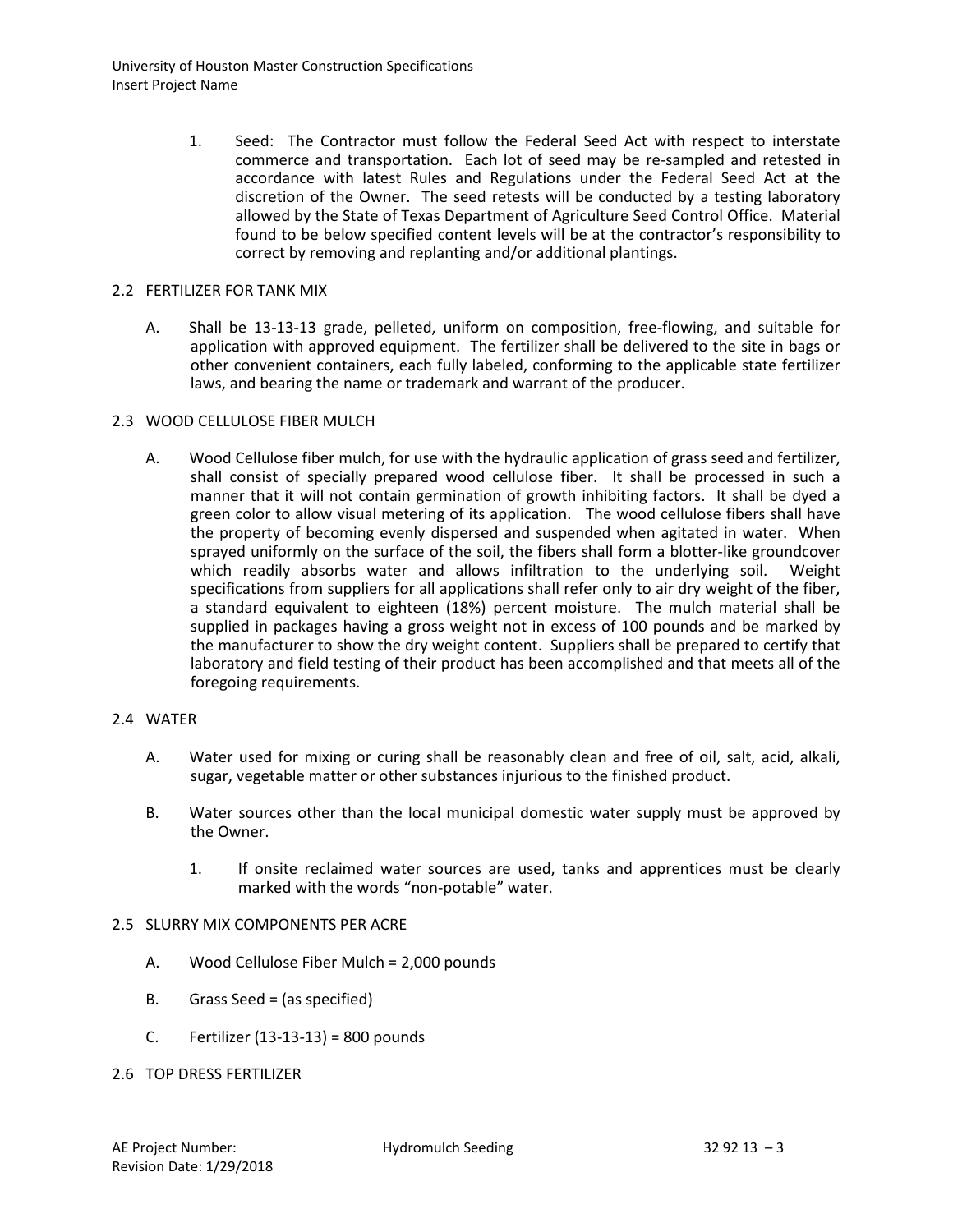University of Houston Master Construction Specifications Insert Project Name

- A. (Delayed Application) Complete fertilizer, fifty (50%) percent of the nitrogen to the derived from natural organic sources or urea-form. Available phosphoric acid shall be from superphosphate, bond, or tankage. Potash shall be derived from muriate of potash containing sixty (60%) percent potash:
	- 1. 16% Nitrogen
	- 2. 6% Phosphoric Acid
	- 3. 8% Potash

## PART 3 - EXECUTION

- 3.1 HYDROMULCH SEEDING ON PREPARED FINISHED GRADE
	- A. Bed Preparation: Immediately after the finished grade has been approved, begin hydroseeding operation to reduce excessive weed growth.
	- B. Special Mulching Equipment and Procedures: Hydraulic equipment used for the application of fertilizer, seed, and slurry of prepared wood fiber mulch shall have a built-in agitation system with an operating capacity sufficient of agitate, suspend, and homogeneously mix a slurry containing up to forty (40) pounds of fiber plus a combined total of seventy (70) pounds of fertilizer solids for each one hundred (100) gallons of water. The slurry distribution lines shall be large enough to prevent stoppage. The discharge line shall be equipped with a set of hydraulic spray nozzles which provide even distribution of the slurry on the slopes to be seeded. The slurry tank shall have a minimum capacity of eight hundred (800) gallons and shall be mounted on a traveling unit which may be either self-propelled or drawn with a separate unit which will place the slurry tank and spray nozzles within sufficient proximity to the areas to be seeded so as to provide uniform distribution without waste. The Engineer may authorize equipment with smaller tank capacity provided that the equipment has the necessary agitation system and sufficient pump capacity to spray the slurry in a uniform coat.
	- C. Mixing: Care shall be taken that the slurry preparation should be accomplished per the material supplier's recommendations and the equipment manufacturer's written operations manual. Spraying shall commence immediately when the slurry is mixed and the tank is full. The operator shall spray the area with a uniform, visible coat by using the green color of the wood pulp as a guide.
	- D. Application:
		- 1. Contractor shall obtain approval of hydromulch area preparation from the Engineer prior to application.
		- 2. Operators of hydromulching equipment shall be thoroughly experienced in this type of application. Apply specified slurry mix in a motion to form a uniform mat at specified rate.
		- 3. Keep hydromulch within areas designated and keep from contact with other plant material.
		- 4. Slurry mixture which has not been applied within four (4) hours of mixing shall not be used and shall be removed from the site.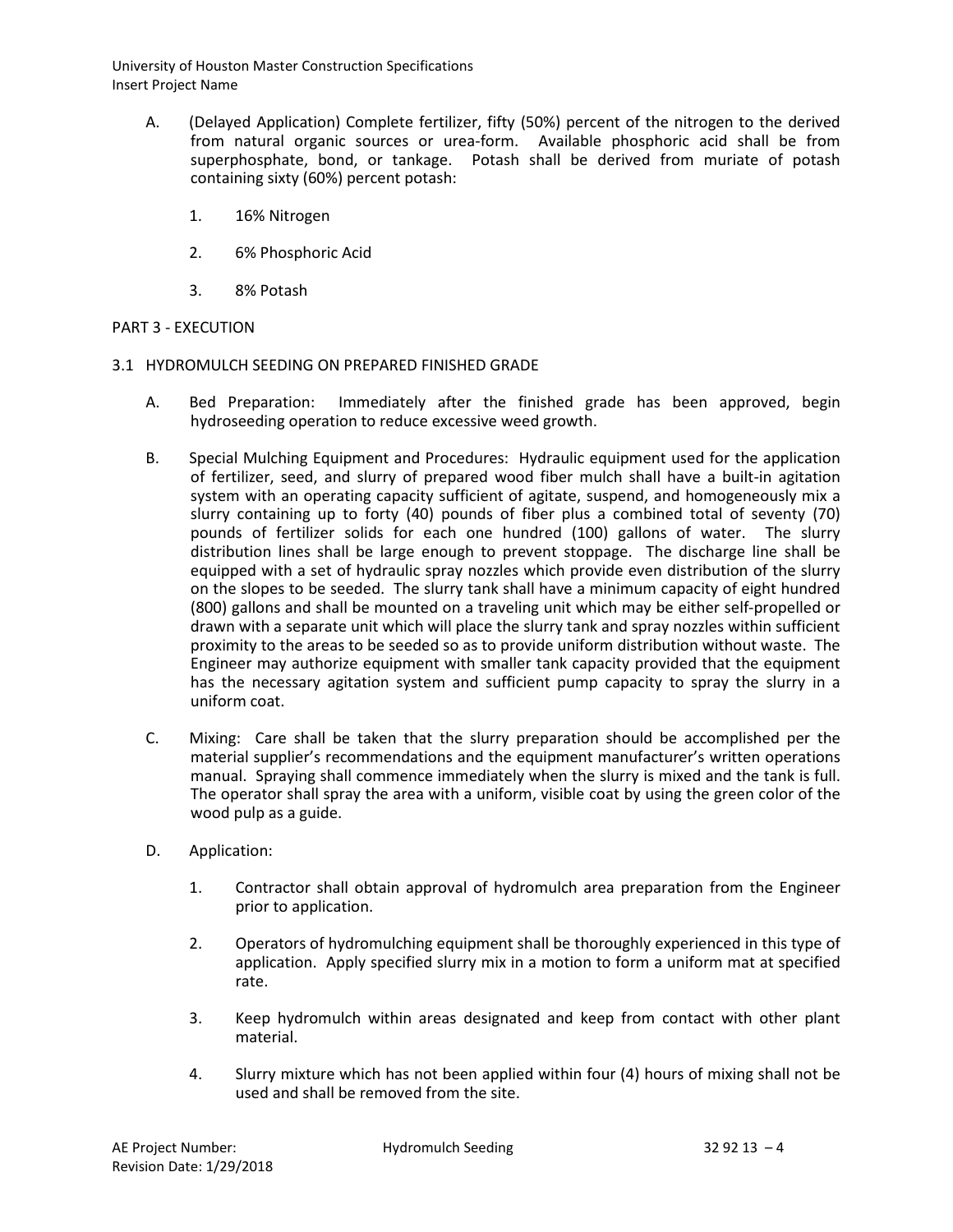- 5. After application, the Contractor shall not operate any equipment over the covered area.
- 6. Immediately after application, thoroughly wash off any plant material, planting areas, or paved areas not intended to receive slurry mix. Keep all paved and planting areas clean during maintenance operations.
- 7. Refer also to the maintenance portion of this section.
- 8. All areas designed on drawings shall be covered uniformly with specified materials using hydromulching processes. If surfaces remain uncovered within the designated area, the Contractor shall seed with required grasses or ground cover materials those areas missed by the hydromulch application. Method used to seed these missed surfaces shall be an alternate seeding operation approved by the Architect/Engineer/Owner's Representative and shall be accomplished at no additional cost to the Owner.

#### 3.2 CLEAN UP

A. Keep all areas of work clean, neat, and orderly at all times. Keep all paved areas clean during installation operations. Clean up and removal all deleterious materials and debris from the entire work area prior to Final Acceptance to the satisfaction of Engineer.

#### 3.3 INSPECTIONS

- A. Make written request for inspection prior to seeding and after areas have been seeded.
- B. Submit requests for inspections to Engineer at least two (2) days prior to the anticipated inspection date.

#### 3.4 MAINTENANCE BY THE CONTRACTOR

- \*A. The Contractor shall begin maintenance after each plant is installed and continue until Final Acceptance. \*[OR]
- \*A. The Contractor's Maintenance Period shall begin upon inspection and approval at Substantial Completion and shall be for the period of 60 days.
- B. The Contractor's maintenance of new planting shall consist of watering, weeding, repair of all erosion and reseeding and resodding as necessary to establish a uniform stand of the specified grasses. Contractor shall guarantee growth and coverage of hydromulch planting under this Contract to the effect that a minimum of ninety five (95%) percent of the area planted will be covered with specified planting after sixty (60) days with no bare spots greater than ten (10) square feet. Any sod panels that are dead or dying shall be replaced.
- C. The Contractor shall be responsible for one (1) mowing in the event that the time between seeding or sodding and Final Acceptance exceeds thirty (30) days.
- D. Contractor shall make a second application of specified hydromulch planting to bare areas not meeting specified coverage as determined by the Engineer. Such replanting to be performed within sixty (60) days of initial application and immediately upon notification by Engineer to replant.